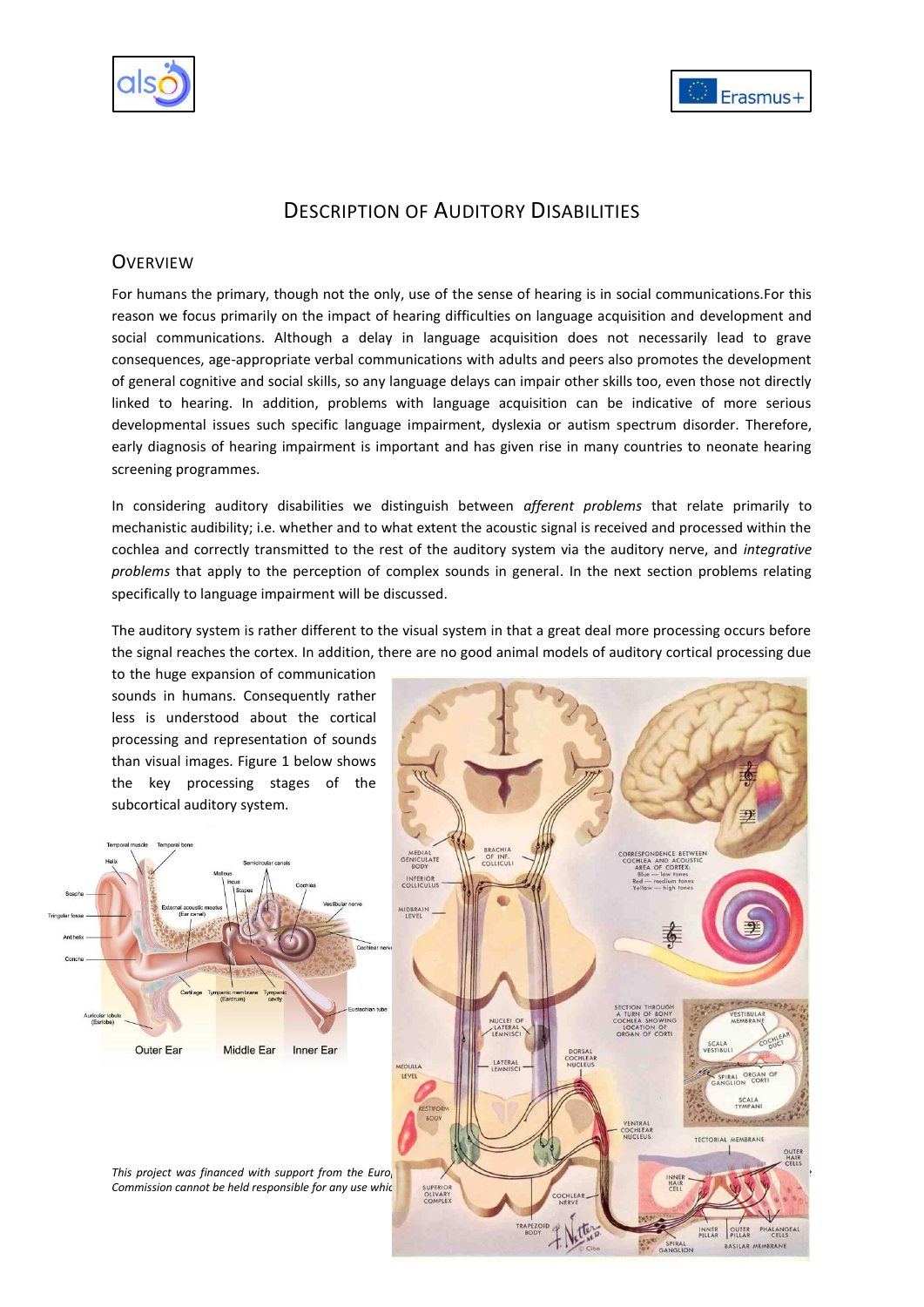



**Figure 1**. Key processing stages in the auditory system. Left: the anatomy of the hearing organ, the ear. Right: Processing stages in the subcortical auditory system, from the organ of Corti (lower right), located within the cochlea, to the primary auditory cortex (top right).

## GENERAL HEARING LOSS AND CONSEQUENCES

Due to the huge dynamic range of sound intensities which we can hear, perceptual sensitivity is usually measured in terms of decibels (dB), the unit of relative sound pressure level (where the reference pressure in air is set to the minimum typical threshold of perception, 20 mPascals). Figure 2 shows the frequency



sensitivity of normal hearing and the sound levels of typical everyday sounds.

**Figure 2**.Frequency dependence of hearing sensitivity in normal listeners and the typical sound levels of some exemplar sounds.

Hearing loss is usually expressed in terms of the number of decibels (dB) needed to amplify a sound above normal hearing levels at a number of pure tone probe frequencies (typically 125, 250, 500, 1000, 2000, 4000 and 8000 Hz) before it is audible; the larger the amplification the worse the loss. Levels of impairment are classified as mild (26-40 dB), moderate (41-70 dB), severe (71-90 dB) and profound (> 90 dB)[\(Alzahrani, Tabet](#page-10-0)  [et al. 2015\)](#page-10-0). People with severe or profound hearing loss are commonly referred to as deaf and those with mild or moderate hearing loss as hard of hearing.

Hearing loss has a number of functional consequences for children, depending on the severity of loss and the frequencies affected; e,g, as consonants tend to be high frequency noisy sounds thaey are affected more by high frequency loss than vowels. For mild loss, nearly all speech can be heard in quiet, but some sounds, especially the relatively quieter consonants may be misheard in noisy environments unless the child is looking at the speaker. For moderate loss, there is some difficulty in hearing others even when they are close by. For this reason, children need visual cues (lip-reading) to guide hearing, and when speaking may miss some word endings and articles (e.g. a, the). Hearing aids and visual cues are essential for those with severe loss, and their speech is markedly affected too. For the purposes of this project, we assume that any hearing loss in the children using the proposed adaptive system will not exceed mild to moderate loss.

Communication difficulties caused by childhood hearing impairment can have long term impact on social skills and academic achievement. Observable effects on social behaviour includedifficulties in comprehending communicative intent, frequent requests for repetition of messages, abnormally intense focus on the face of lips of a speaker, failure to focus attention on a speaker, a tendency to speak more loudly than appropriate,

*This project was financed with support from the European Commission. This publication reflects the views only of the author, and the Commission cannot be held responsible for any use which may be made of the information contained therein.*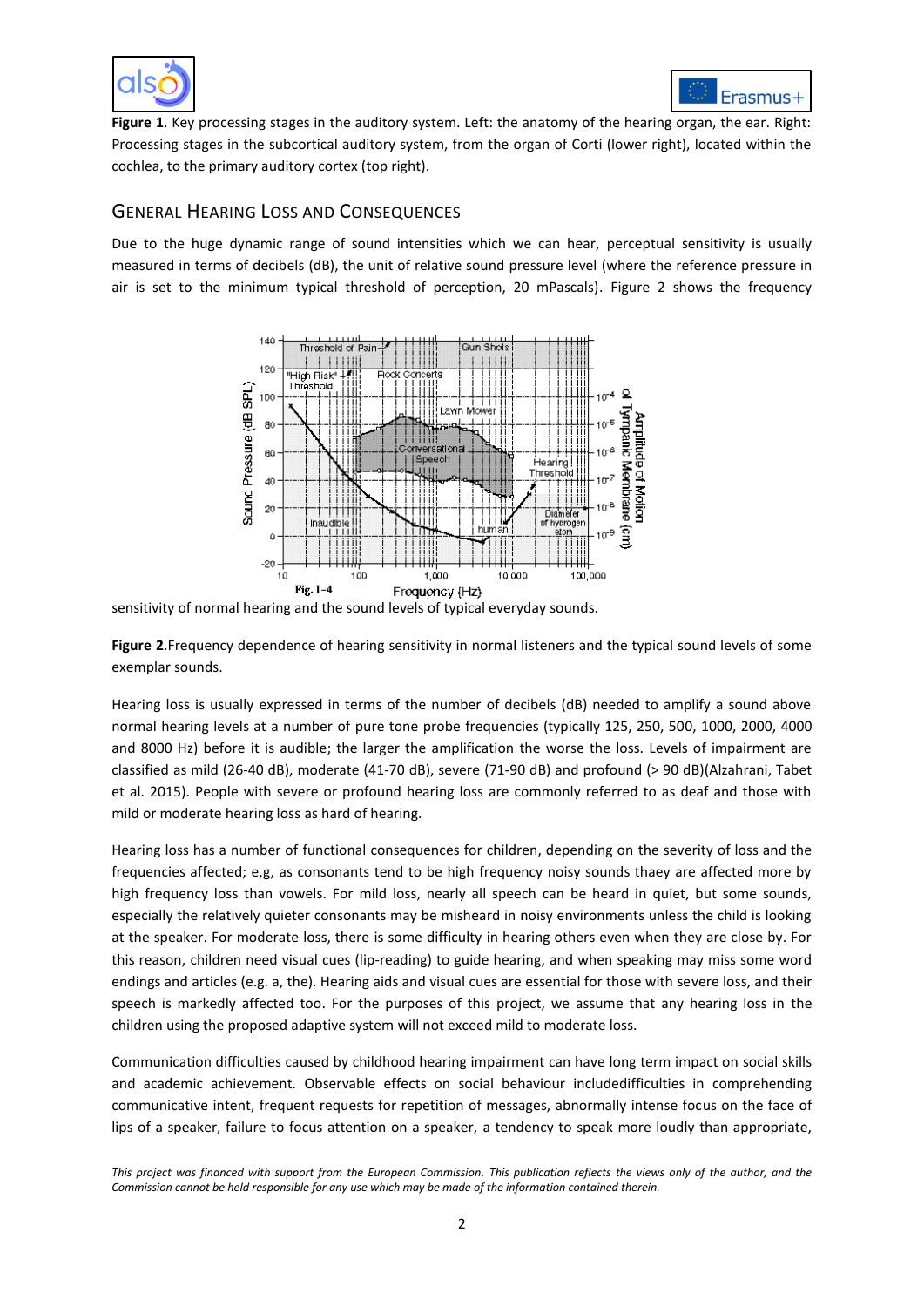



and ultimately social withdrawal. In studies of preschool hearing impaired children it has been found that they had fewer and shorter social interactions than normal hearing children [\(Brown, Rickards et al. 2001,](#page-10-1) [Brown,](#page-10-2)  [Bortoli et al. 2008\)](#page-10-2) and they often had fewer friends and felt rejected or neglected more often than their hearing peers, leading them to feel isolated and lonely ([\(Wauters and Knoors 2008\)](#page-11-0). In addition, children with hearing loss often have associated vestibular and motor problems (e.g. balance deficits and clumsiness) [\(Rajendran and Roy 2011,](#page-10-3) [Rajendran, Roy et al. 2012\)](#page-11-1).

## MEASURING HEARING LOSS

Hearing loss can be measured in a number of ways, and include both subjective and objective measures [\(Smith,](#page-11-2)  [Bale et al.](#page-11-2) 2005). Subjective tests included pure tone audiometry described above and behavioural tests, although need to be adjusted according to the maturational state of the child.Physiological (objective) measures include auditory evoked responses, otoacoustic emissions, and auditory steady-state response, and tympanometry; all of which assume normal middle ear function. Tympanometry is used to assess functioning of the middle ear.

Otoacoustic emissions are sounds originating within the cochlea that are thought to activity of outer hair cells. Transient evoked otoacoustic emissions (elicited by short sound bursts) are generally absent whenhearing loss is greater than 40–50 dB, except in the case of auditory neuropathy, which is characterised by the presence of otoacoustic emissions and the absence of a normal auditory brainstem response. The auditory brainstem response (see Figure 3) is a stimulus evoked electrophysiological measure of activity in the auditory nerve (VIIIth cranial nerve), and provide a clear indication of various processing stages in the subcortical auditory system.The auditory steady-state response is another electrophysiological measure which assesses the extent to which brain responses phase lock to the stimulus.



Figure 3. Auditory event related potentials, and the auditory nuclei thought to correspond each peak in the evoked response.

### SENSORINEURAL HEARING LOSS (SNHL)

#### Description

Sensorineural hearing loss generally arises from damage to, or abnormalities of, the hair cells of the organ of Corti, although occasionally the problem originates in the auditory nerve or more central areas. SNHL can be

*This project was financed with support from the European Commission. This publication reflects the views only of the author, and the Commission cannot be held responsible for any use which may be made of the information contained therein.*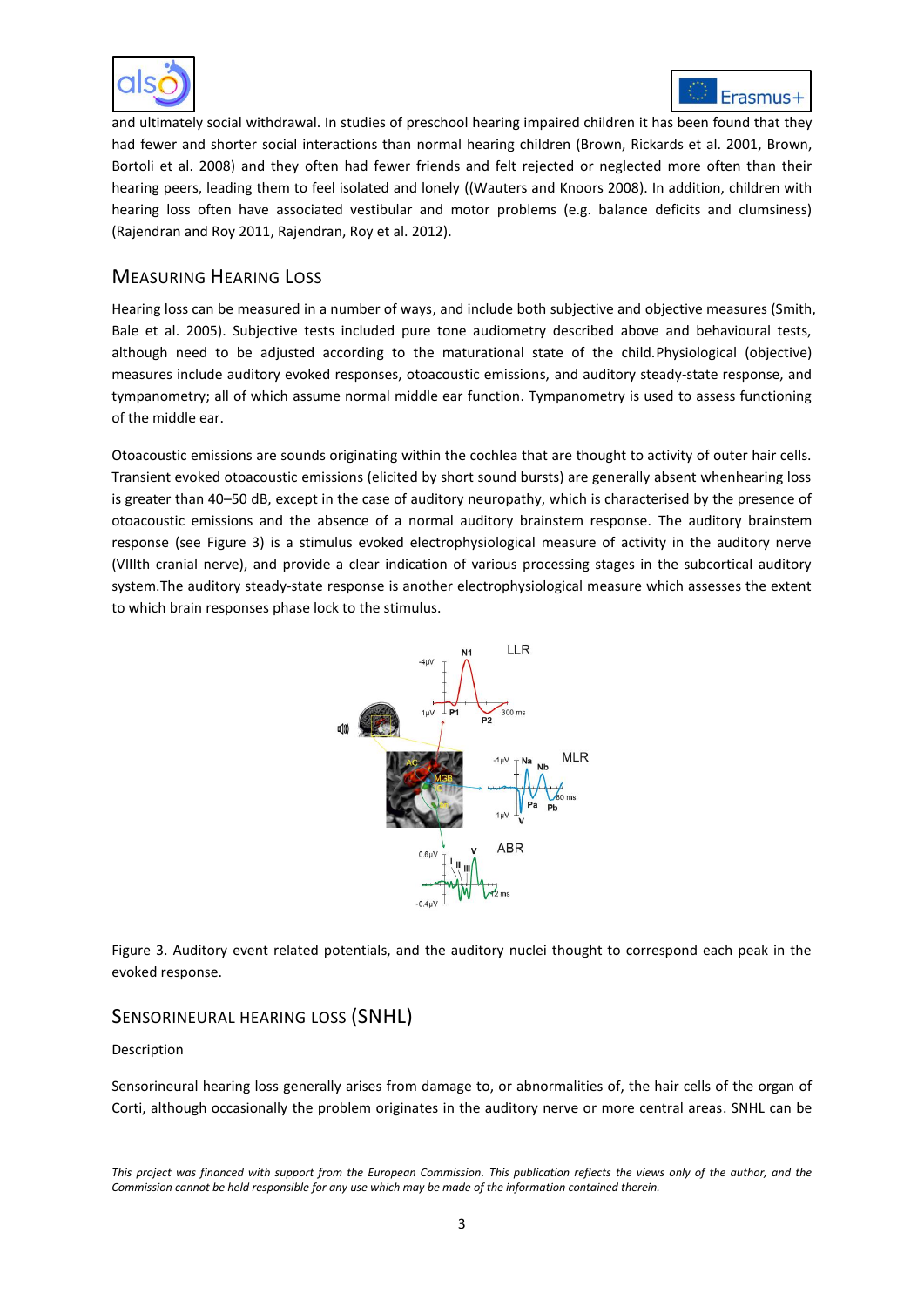



congenital, having a genetic basis, or acquired, caused by factors such as infectious diseases (e.g. rubella, bacterial meningitis) and noise trauma[\(Smith, Bale et al. 2005\)](#page-11-2).

#### Effects

Hearing loss depending on severity can affect social skills, academic achievement, employment prospects, and even life expectancy [\(Carvill 2001\)](#page-10-4). The consequences for children with mild hearing loss that remains stable and only affects a few frequencies is not well understood, as it may remain undetected for some time [\(Smith,](#page-11-2)  [Bale et al. 2005\)](#page-11-2), but there may be societal and scholastic effects that are not properly appreciated. Recent studies have shown around 7% of 7 year olds may suffer from mild high frequency hearing loss which can affect perception of some speech sounds.

#### Diagnosis

Usually by a trained audiologist using one or more of the methods described in the section, 'Measuring hearing loss'.

#### CONDUCTIVE HEARING LOSS

#### Description

Conductive hearing loss refers to any condition which impairs the transfer of sound energy from the world to the cochlea, including fluid in the middle ear, infections in the ear canal or middle ear, poor eustachian tube function, perforated eardrum, impacted earwax (cerumen)absence of malformation of occurs when there is a problem conducting sound waves anywhere along the route through the outer ear, tympanic membrane (eardrum), or middle ear (ossicles).

#### Effects

Conductive hearing loss increases hearing thresholds, i.e. the sound level necessary to detect a faint sound.

#### Diagnosis

Usually by a trained audiologist using one or more of the methods described in the section, 'Measuring hearing loss'. To distinguish sensorineural from conductive loss a differential test such as one or more of the ones in the table below is used.

| Criteria                | Sensorineural hearing loss                      | Conductive hearing loss            |
|-------------------------|-------------------------------------------------|------------------------------------|
| Anatomical site         | Inner ear, cranial nerve VIII, or more central  | Middle ear, tympanic membrane, or  |
|                         | processing nuclei                               | external ear                       |
| Weber test <sup>1</sup> | Sound localizes to normal ear                   | Sound localizes to affected ear    |
| Rinne test2             | Positive Rinne; air conduction is better thanor | Negative Rinne; bone conduction is |
|                         | bone conduction                                 | better than air conduction         |

Sensorineural and conductive hearing loss comparisons

## OTITIS MEDIA

1

Otitis media refers to inflammatory disease of the middle ear which may be acute or chronic (otitis media with effusion (OME), chronic suppurative otitis media). The chronic forms of the disease seem to be related to viral

<sup>&</sup>lt;sup>1</sup>The *Weber* test uses a tuning fork touched to the midline of the forehead.

<sup>&</sup>lt;sup>2</sup>The *Rinne* testtests air conduction vs. bone conduction.

*This project was financed with support from the European Commission. This publication reflects the views only of the author, and the Commission cannot be held responsible for any use which may be made of the information contained therein.*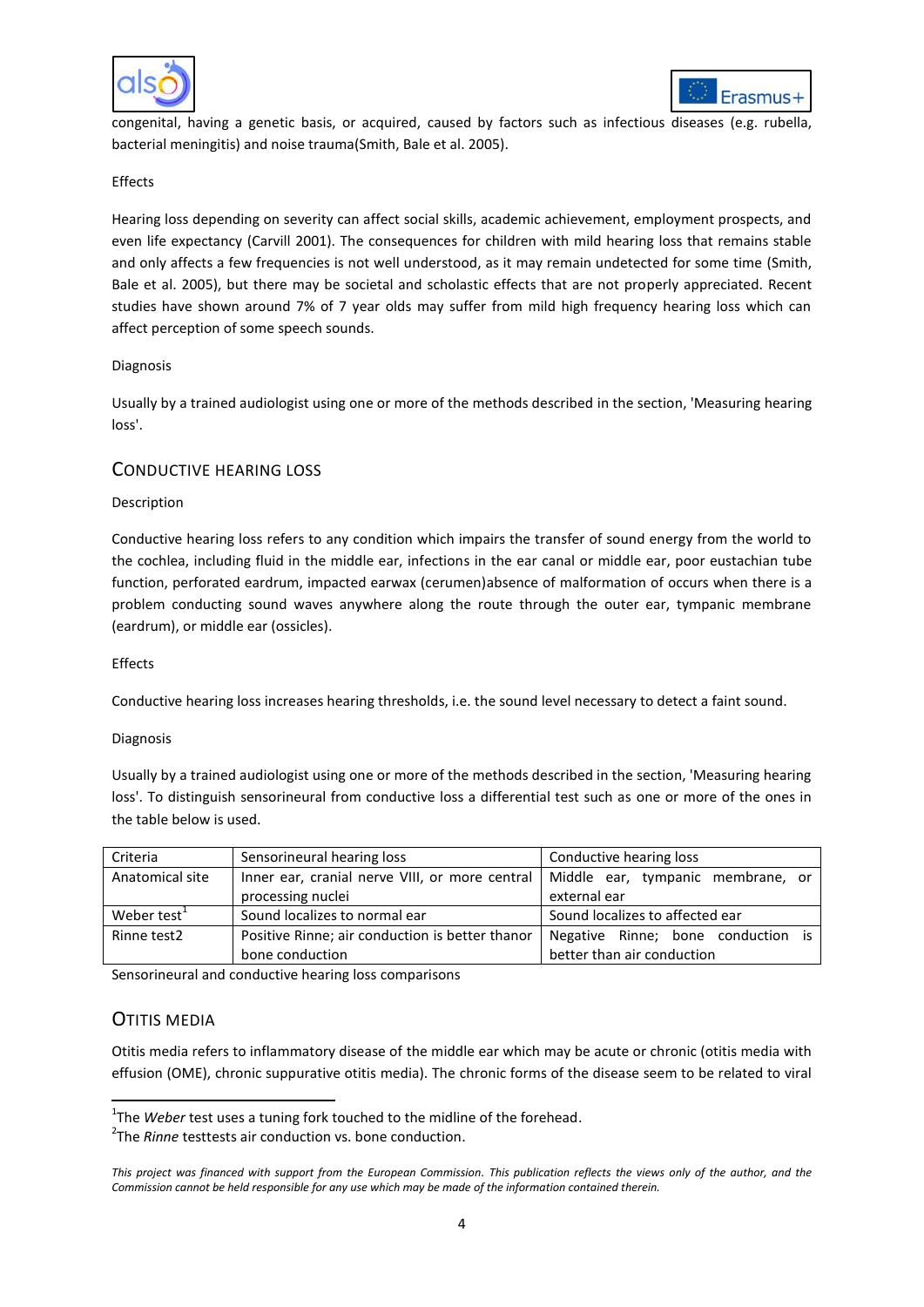



respiratory infection or allergies, and worldwide affects about 80% of children at some point in time under the age of ten [\(Monasta, Ronfani et al. 2012,](#page-10-5) [Minovi and Dazert 2014\)](#page-10-6).

#### Effects

The chronic forms of the disease may result in hearing loss that affects the child's social communications [\(Minovi and Dazert 2014\)](#page-10-6).

#### Diagnosis

Since chronic otitis media does not respnd to antibiotics, it is importantto distinguish it from acute otitis media. Diagnosis is typically performed by general practitioners, otolaryngologists or paediatricians.

## AUDITORY NEUROPATHY (AUDITORY AGNOSIA)

Auditory neuropathy is a general term denoting a failure in the transmission of sound-related signals from the inner ear to the brain. The condition may stem from a variety of causes relating to signal transmission in the afferent pathway, or,for the auditory agnosias, within the cortex. However, the outer hair cells, which are part of the efferent auditory system, appear to function as normal.Auditory neuropathy in children has a strong genetic basis [\(Manchaiah, Zhao et al. 2011\)](#page-10-7) but has also been linked to perinatal problems (e.g. jaundice, premature birth, low birth weight, inadequate oxygen supply). There may also be genetic links with the disorders, Charcot-Marie-Tooth syndrome (a group of inherited diseases that damage the peripheral nerves) and Friedreich's ataxia.

#### Effects

People with auditory neuropathy may even have normal hearing according to pure tone audiometry, but are unable to recognise or interpret sounds.Medical treatment of auditory neuropathy is not currently available. Some children benefit from teaching that focuses only on learning to listen and speak. However, sometimes a child with auditory neuropathy has great difficulty understanding what is heard and benefit more from visual communication approaches.

#### Diagnosis

The key diagnostic is a negligible or abnormal auditory brainstem response in combination with normal otoacoustic emissions.Diagnosis is typically performed by general practitioners, otolaryngologists or paediatricians.

### **HYPERACUSIS**

Hyperacusis refers to the over-sensitivity to sounds[\(Coelho, Sanchez et al. 2007\)](#page-10-8), which may even be painful at normal levels. Certain groups of children, e.g. those with Autistic Spectrum Disorder or Down's syndrome, are particularly prone to hyperacusis, which may also be accompanied by tinnitus. In some cases there hyperacusis may exhibit as an intense dislike or fear, termed phonophobia.

#### Effects

The main effect of hyperacusis is an emotional one, common signs include crying in noisy environments, clasping hands over the ears, fear of noise or noisy objects, or even self-harm when exposed to loud noise, and reluctance to participate in noisy or loud activities.

*This project was financed with support from the European Commission. This publication reflects the views only of the author, and the Commission cannot be held responsible for any use which may be made of the information contained therein.*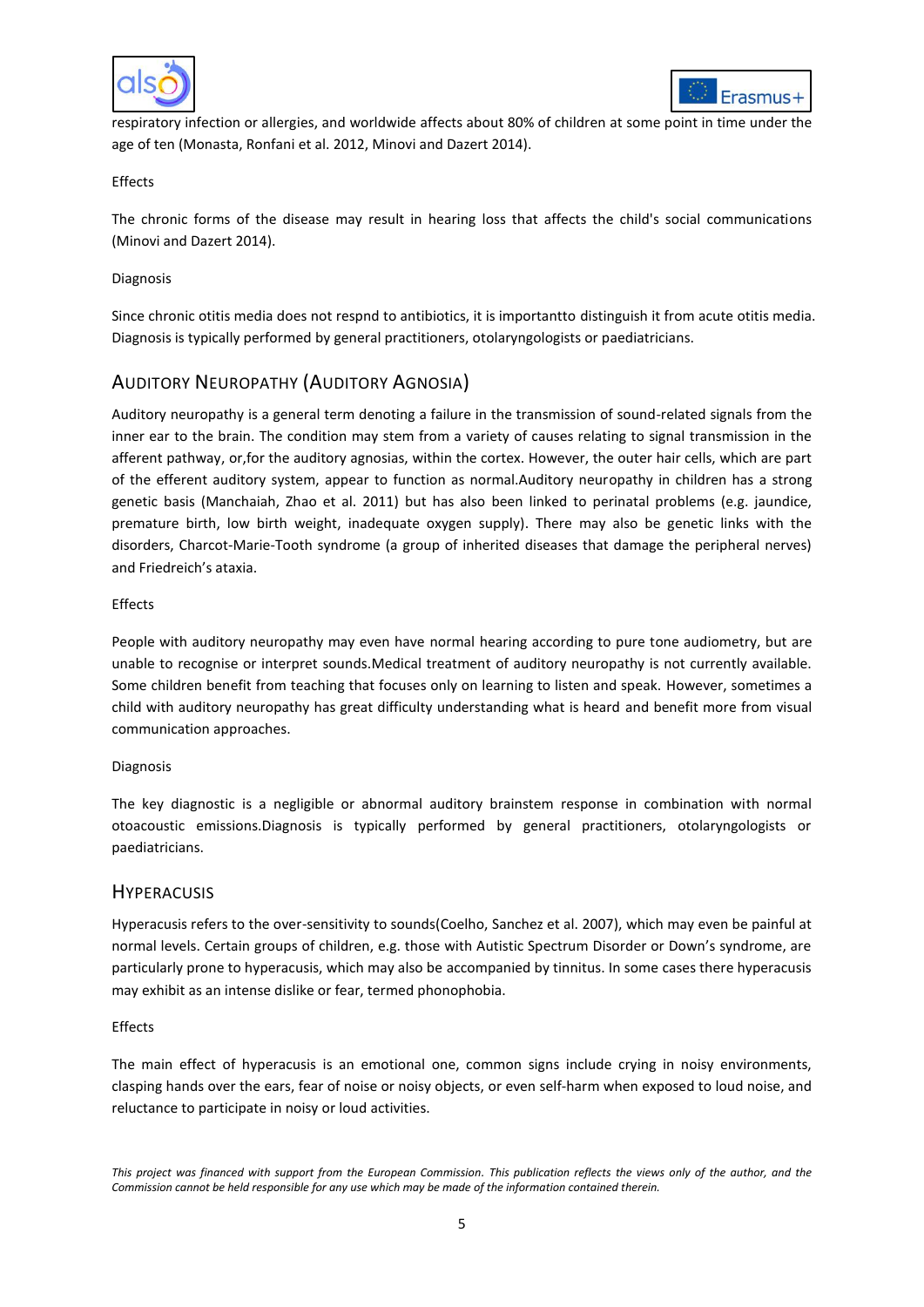



As it is essentially subjective, hyperacusis is difficult to diagnose, but generally a trained audiologist or hearing specialist would be involved.

## **TINNITUS**

Tinnitus is the perception of sounds, including buzzing, ringing or noise,in the absence of external sounds. It is not a disease per se but typically results from damage to the auditory system involving hearing loss, e.g. noiseinduced hearing loss, neurological damage (multiple sclerosis), ear infections, oxidative stress, side effectsfrom certain medications[\(Levine and Oron 2015\)](#page-10-9). Children with hearing loss have a high incidence of tinnitus, even though they seldom report it [\(Shetye and Kennedy 2010\)](#page-11-3).

### Effects

The effects of tinnitus range from slight to catastrophic according to the impact it has on day-to-day life, e.g. only perceptible in quiet through to sleep disturbance and interference with social communications[\(Baguley,](#page-10-10)  [McFerran et al. 2013\)](#page-10-10). Among those children who do complain of tinnitus, there is an increased likelihood of associated problems such as migraine, juvenile Meniere's disease or chronic otitis media[\(Shetye and Kennedy](#page-11-3)  [2010\)](#page-11-3).

### Diagnosis

Tinnitus is generally also a subjective phenomenon which cannot be measured objectively. Generally a trained audiologist or hearing specialist would be involved in the diagnosis. It affects roughly 12% to 36% of normal hearing children and up to 66% of children with hearing loss[\(Shetye and Kennedy 2010\)](#page-11-3)but there are no effective medications[\(Langguth, Kreuzer et al. 2013\)](#page-10-11).

*This project was financed with support from the European Commission. This publication reflects the views only of the author, and the Commission cannot be held responsible for any use which may be made of the information contained therein.*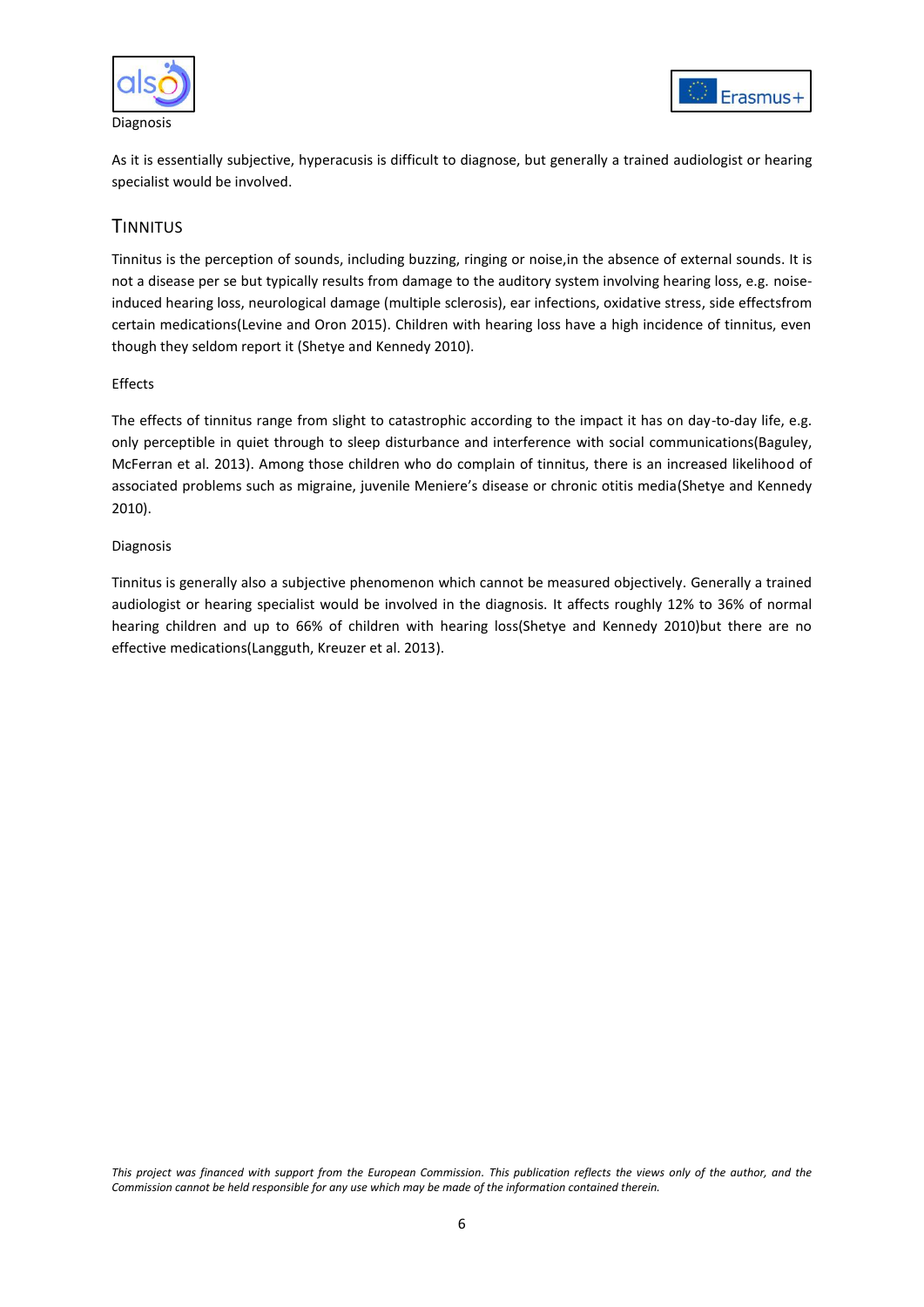

## DELAYS IN LANGUAGE ACQUISITION

## LANGUAGE DELAY OR DEVIATION: OVERVIEW

Children's language ability develops continually into adolescence and beyond. The vocabulary size and the syntactic abilities also develop across the life span into later adulthood. Therefore, the continuous language maturations have lasting effects on reading and writing skills. Continuous language development is based on a complex integration of three major aspects: sensory-motor (e.g. vocal and motor production), neuro-cognitive (e.g. audio-motor attention) and social-emotional (e.g. use of language in interacting and manipulating other people and environments).

The typical average language development of a child serves as a base to consider how a language outcome is considered in an atypical development. This helps to identify the differences in term of language delay or language deviation from the normal pathway. There are two main categories of difference: in the first case all sub-areas (e.g. phonology, syntax, semantics and pragmatics) of language are delayed compared to a typical normal or 'average' child but the developmental patterns are similar to the language of typically developing children, in the second case, a language disorder or deviation, is noted when the pattern of impairments are different across sub-areas.

## CONGENITAL LANGUAGE DISORDERS (CHILDREN WITH DOWN SYNDROME, WILLIAMS

## SYNDROME, X-FRAGILE, AND AUTISTIC SPECTRUM DISORDERS)

In children with congenital developmental disorders the difficulties in language development are paralleled by a pervasive neuro-developmental disorder affecting both linguistic and non-linguistic processing. So, for these children their cognitive abilities are a limiting factor on any development of their language abilities. Children with learning difficulties typically show a later onset of language learning, and the overall level of language ability may be limited[\(Dick, Leech et al. 2008\)](#page-10-12). Whilst language difficulties are easily identified at early stages, the developmental pathway diverges according to a disorder-specific profile, with its weaknesses and strengths, and is not constant throughout the development of the child. Language development during childhood is affected by a number of factors that include the mental ages (assessed through standard testing), severity of language impairment during the early stages of development, frequency of communicative acts, ability to understand the thought and the intentions of others, and the influence of additional non-linguistic problems.

### Effects

Pervasive cognitive and/or social disorders impact on different areas of language to different degrees depending on the syndrome. For example, with the moderate cognitive impairment, children with Down's syndrome show better visuo-spatial abilities than verbal encoding compared with typically developing children that are matched with the same mental age[\(Varnhagen, Das et al. 1987,](#page-11-4) [Jarrold and Baddeley 1997,](#page-10-13) [Vicari,](#page-11-5)  [Bellucci et al. 2000\)](#page-11-5).However, these strengths and weakmesses are not constant in the child's life.

#### Diagnostic & Implications

For these children constant and regular assessment help to identify at specific moments in time the strengths and weaknesses of the linguistic, cognitive and social abilities of that child. The general rule is to simplify the text adjusting the difficulty to the child's ability.



*This project was financed with support from the European Commission. This publication reflects the views only of the author, and the Commission cannot be held responsible for any use which may be made of the information contained therein.*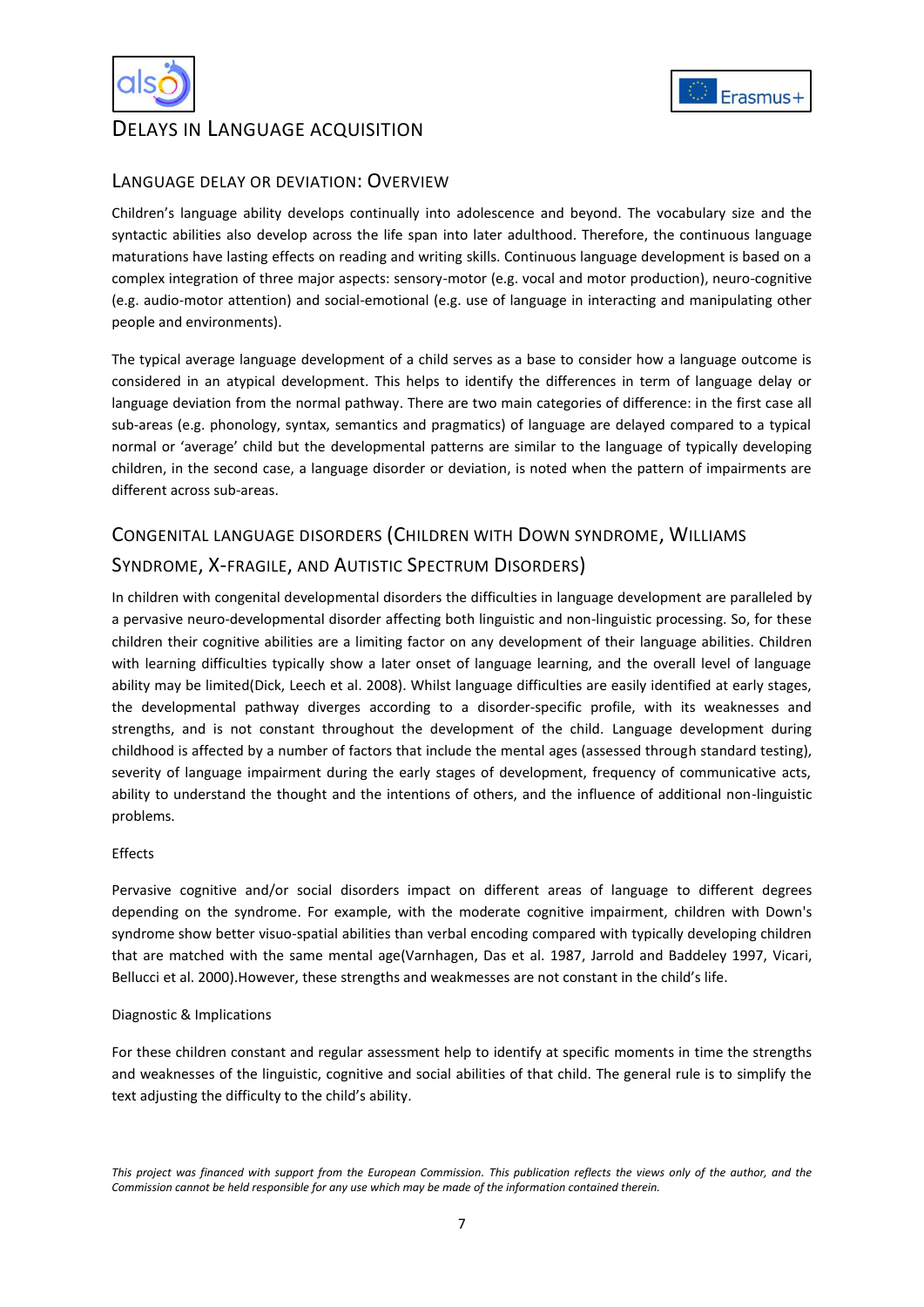



## SPECIFIC LANGUAGE IMPAIRMENTS

Specific language impairment (SLI) is defined as a delay in the understanding and production of language in the absence of known neurological impairment, intellectual disability, hearing loss, autistic spectrum disorders or severe social or emotional problems. The language delay is expressed in itself without any other apparent overt impairment in other areas. However, the delay is manifested in all sub-areas of language including reading and writing. Particularly strong weakness is evident in grammatical morphology (e.g. use of verbs inflections for example the use of the verb tense, and detecting grammatical violations).

The problem for children with SLI is that they do not move through the optional infinitive stage as quickly as typically developing children. Evidence for this account comes from studies that have shown that Englishspeaking children with SLI use morphemes that are unrelated to tense (e.g., regular plural –s, -ing) with much higher accuracy than morphemes that are related to tense (e.g., third person singular –s) (Rice and Wexler [1996\)](#page-11-6).

The strict meaning of specific disorder has to be taken with caution as associated non-linguistic deficits such as working memory, motor skills and reaction speed may also be observed. In particular a non-linguistic factor identified is limited phonological working memory, assessed usually by the non-word repetition and sentence repetition task [\(Paul 2007\)](#page-10-14).

#### Effects

Working memory capacity is reduced. Children with SLI have general difficulty in mastering language abilities in all sub-areas, and have great difficulty in understanding grammatical rules and figurative language.

#### Diagnostic & Implications

Best practice principles in the UK and USA are delineated by the findings of meta-analyses of early intervention and screening studies, but much work remains to be done[\(Law, Garrett et al. 2004,](#page-10-15) [Nelson, Nygren et al. 2006\)](#page-10-16). There is a need to regularly assess the language abilities and phonological working memory of the child using the non-word and sentence repetition tests to indicate in which level the child should be placed. Support should be given to assist in improving working memory abilities with particular attention to phonological working memory. For reading and writing, help given is to reduce working memory load using simple words and sentences. In addition appropriate simplification of texts to the level at which the child currently performs is helpful.

## CHILDREN WITH MULTIPLE PHYSICAL AND SENSORIAL (MDS) DISABILITIES

For children with multiple physical and sensory disabilities (MDs) such as quadriplegic cerebral palsy, it is often not possible to communicate verbally; speech may be limited, hard to interpret, or extremely effortful. Children with MDs often develop their own basic form of communication using facial expressions, movement, gestures and sounds which may enable them to convey simple emotions, wants or needs to their family or close friends.

Recently, various Augmented and Alternative Communication (AAC) devices have been developed to assist these children in communication; to build upon their existing vocabulary (whether verbal or non-verbal), to form new sentences and to facilitate interactions and social engagement [\(Sigafoos, W. et al. 2013\)](#page-11-7).

Effects

*This project was financed with support from the European Commission. This publication reflects the views only of the author, and the Commission cannot be held responsible for any use which may be made of the information contained therein.*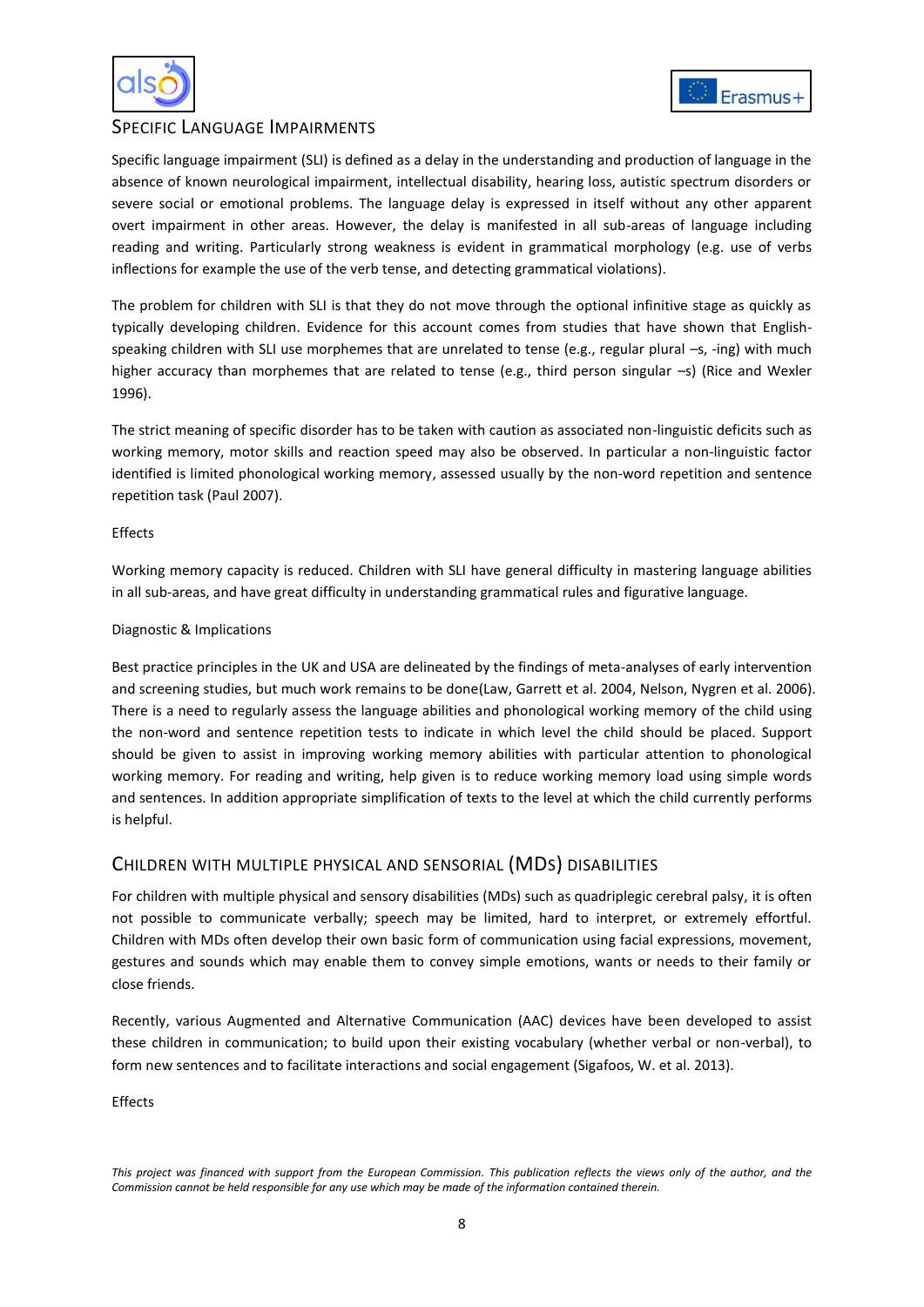



Among the various AAC aids, Voice Output Communication Aids (VOCAs) are high technology communication systems that provide a 'voice' output for the individual that is easily understood by others. VOCAs allow young people with MDs to use varying methods (e.g., direct selection, pointers, scanning, etc.), depending on their abilities to select what they would like to communicate on their VOCA from an array of options programmed onto the machine. The VOCA then turns their input into a recognisable verbal output or sentence that almost everyone can understand and interpret.

#### Diagnostic & Implications

The linguistic, cognitive and social abilities of children with multiple disabilitiesare severely impaired so that social communication is almost absent. Non-verbal form of assessment tailored for these children should be used [\(Cattani and Carroll in preparation\)](#page-10-17).

## BILINGUAL CHILDREN AND 'NORMAL' LANGUAGE DELAY

The bilingual population is increasing worldwide. According to the Office for National Statistics (ONS, 2011) the number of births to non-UK born mothers in England and Wales has seen a marked rise over the last decade. These births accounted for 25.1% of all live births in 2010 compared with 15.5% in 2000. This proportion has increased every year since 1990, when it was just under 12%.

It is well-established that simultaneous bilingual children may have smaller vocabularies in each of their two languages when compared to monolinguals learning one of those languages in isolation [\(Bialystok 2009,](#page-10-18) [De](#page-10-19)  [Houwer 2009\)](#page-10-19). They also take a little longer to reach the same level as monolinguals on various grammatical tasks, cf. [\(Nicholls, Eadie et al. 2011\)](#page-10-20). Nonetheless, amongst the general population the impression remains that one should expect bilingual children to be delayed – even quite dramatically delayed – in the early acquisition of language [\(Stow and Dodd 2003\)](#page-11-8) and later development of grammar [\(Nicholls, Eadie et al. 2011\)](#page-10-20). This is considered 'normal' delay.

Limited expressive vocabulary skills in young children are considered to be the first warning signs of a potential Specific Language Impairment (SLI). However,since there is limited knowledge as to what bilingual vocabulary size should be considered as a risk factor for SLI, the effects of bilingualism and language-learning difficulties on early lexical production are often confounded.

It has been found that the extent of English language mastery is strongly predicted by the amount of exposure to the host country (in this case English). Although there is a general consensus that it is usually invalid to compare bilingual children to monolingual norms, [Cattani, Abbot-Smith et al. \(2014\)](#page-10-21)showed that at and above 60% of exposure to English, measured using a language exposure questionnaire (see also ([Gatt, O'Toole et al.](#page-10-22)  [2015\)](#page-10-22)), bilingual children are comparable to their monolingual peers and can be assessed using the monolingual norms so that a child with language disorder can be identified. For children with less than 60% of exposure to English, the findings are less clear but the suggestion is to test the child in the additional language. However, the general assessment does not give any indication of areas where the child has full knowledge competence in the vocabulary for that language (for example, at home the topics of conversation might not overlap in what happens at school, so the words within those topics might not be learnt in the host language). Increasing the amount of reading (in either language) on a vast array of topics will help the child to expand their vocabulary.

Effects

*This project was financed with support from the European Commission. This publication reflects the views only of the author, and the Commission cannot be held responsible for any use which may be made of the information contained therein.*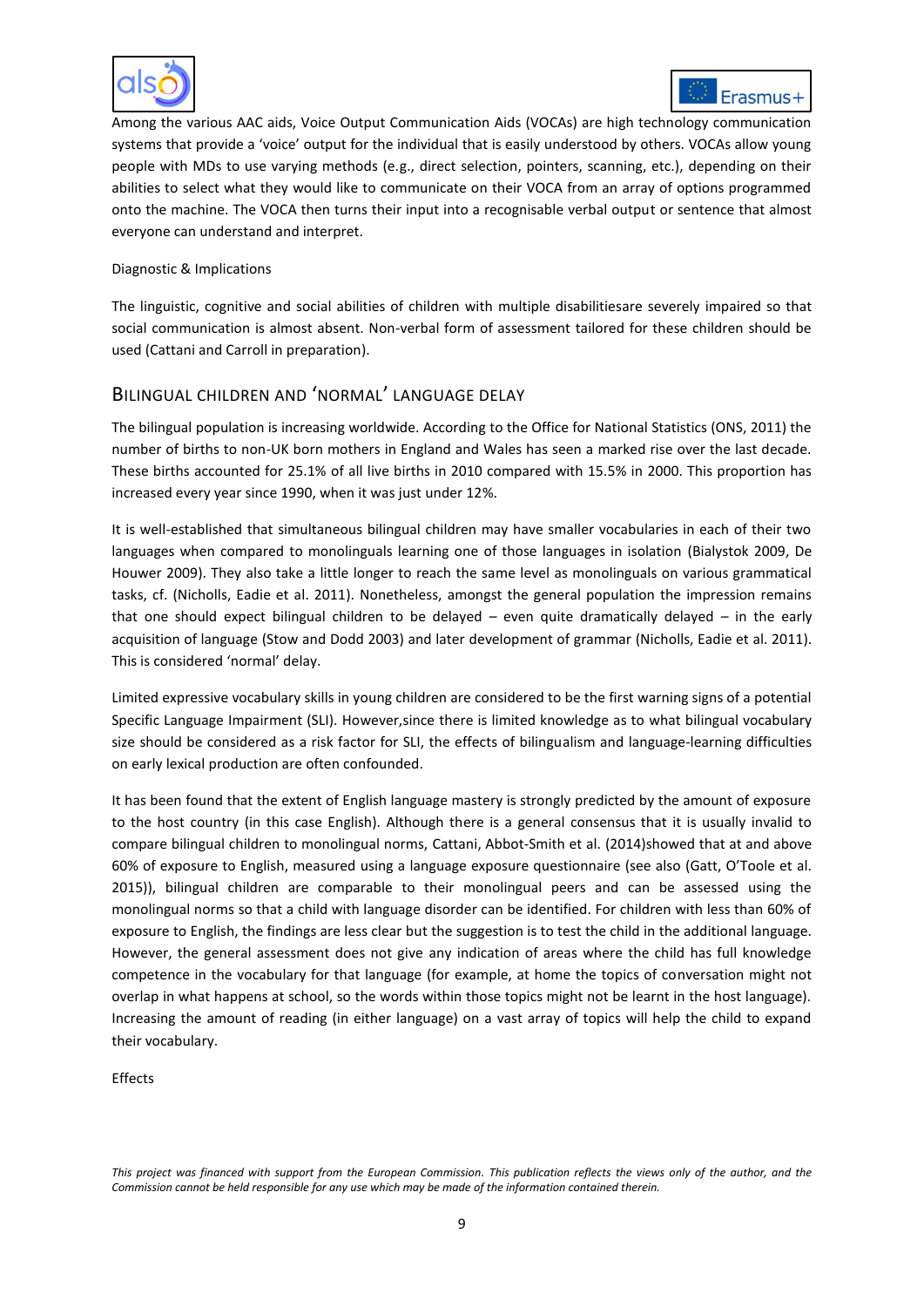



In bilingual language learning environments, the expressive vocabulary size in each of the child's developing languages is usually limited compared to the number of words produced by their monolingual peers. The large variability depends primarily on the exposure to the language of the host country.

#### Diagnostic & Implications

It is difficult to disentangle the effect of bilingualism from the effect of specific language impairment. Vocabulary tests normed specifically for bilingual children do not currently exist. However, there is currently work on designing Cross-linguistic Lexical Tasksfor bilingual preschool children([Haman, Łuniewska et al. 2015](#page-10-23)).

*This project was financed with support from the European Commission. This publication reflects the views only of the author, and the Commission cannot be held responsible for any use which may be made of the information contained therein.*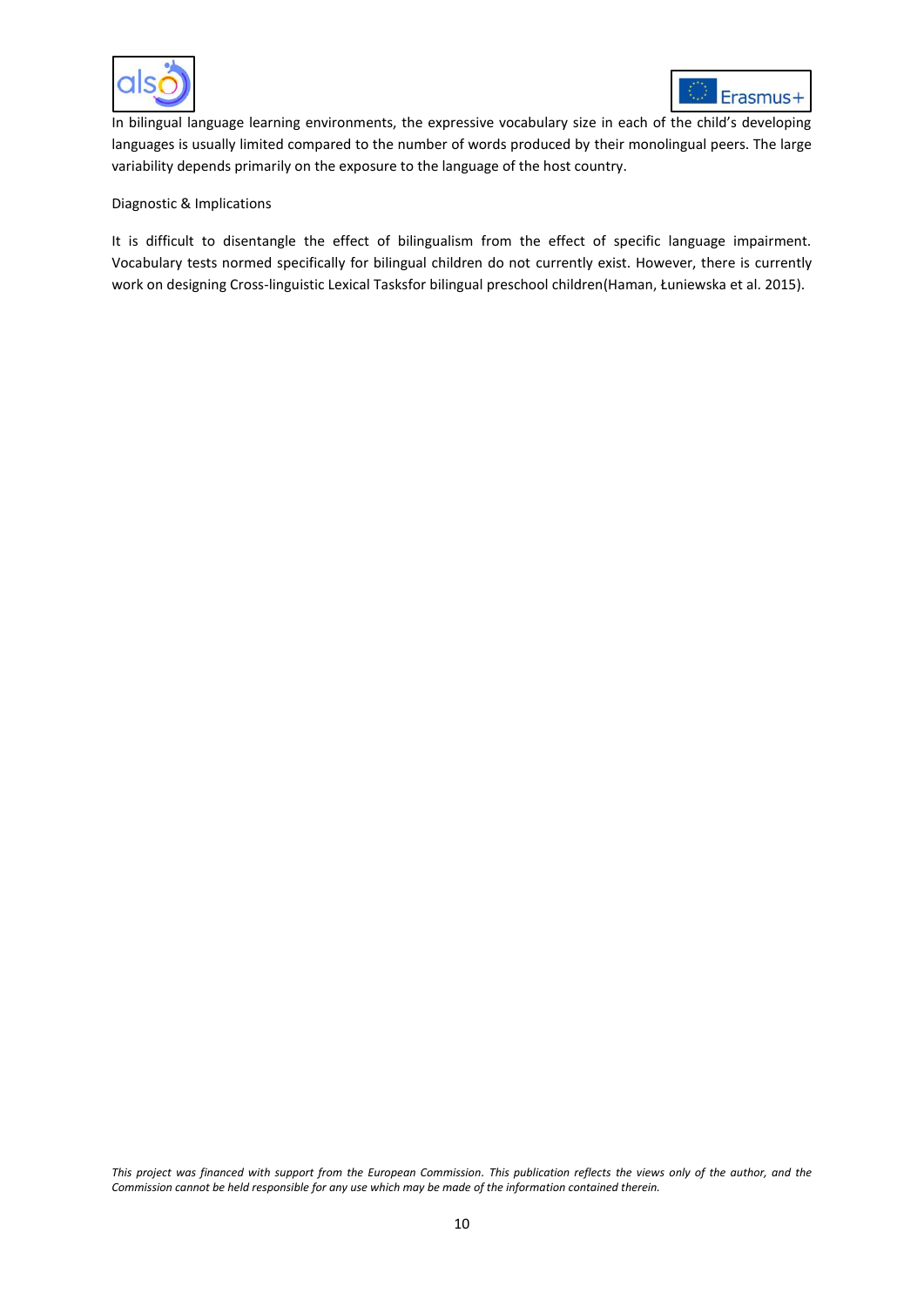



**REFERENCES** 

<span id="page-10-0"></span>Alzahrani, M., P. Tabet and I. Saliba (2015). "Pediatric hearing loss: common causes, diagnosis and therapeutic approach." Minerva Pediatr**67**(1): 75-90.

<span id="page-10-10"></span>Baguley, D., D. McFerran and D. Hall (2013). "Tinnitus." Lancet**382**(9904): 1600-1607.

<span id="page-10-18"></span>Bialystok, E. (2009). "Bilingualism: The good, the bad, and the indifferent." Bilingualism: Language and Cognition**12**: 3-11.

<span id="page-10-2"></span>Brown, P. M., A. Bortoli, M. D. Remine and B. Othman (2008). "Social engagement, attention and competence of preschoolers with hearing loss." Journal of Research in Special Educational Needs**8**(1): 19-26.

<span id="page-10-1"></span>Brown, P. M., F. W. Rickards and A. Bortoli (2001). "Structures underpinning pretend play and word production in young hearing children and children with hearing loss." J Deaf Stud Deaf Educ6(1): 15-31.

<span id="page-10-4"></span>Carvill, S. (2001). "Sensory impairments, intellectual disability and psychiatry." J Intellect Disabil Res**45**(Pt 6): 467-483.

<span id="page-10-21"></span>Cattani, A., K. Abbot-Smith, R. Farag, A. Krott, F. Arreckx, I. Dennis and C. Floccia (2014). "How much exposure to English is necessary for a bilingual toddler to perform like a monolingual peer in language tests?" Int J Lang Commun Disord**49**(6): 649-671.

<span id="page-10-17"></span>Cattani, A. and L. Carroll (in preparation). "An evaluation of the effects of increased interactions using a voice aids for young people with multiple disabilities and their primary care givers."

<span id="page-10-8"></span>Coelho, C. B., T. G. Sanchez and R. S. Tyler (2007). "Hyperacusis, sound annoyance, and loudness hypersensitivity in children." Prog Brain Res**166**: 169-178.

<span id="page-10-19"></span>De Houwer, A. (2009). "Bilingual first language acquisition." Bristol, UK: Multilingual Matters.

<span id="page-10-12"></span>Dick, F., R. Leech and F. Richardson (2008). The neuropsychology of language development. Child neuropsychology: Concepts, theory and practice. J. Reed and J. Warner-Rogers. Oxford, UK, Wiley-Blackwell.

<span id="page-10-22"></span>Gatt, D., C. O'Toole and E. Haman (2015). Using parental report to assess early lexical production in children exposed to more than one language. Methods for assessing multilingual children: disentangling bilingualism from Language Impairment. S. Armon-Lotem, J. de Jong and N. Meir. Bristol, UK, Multilingual Matters.

<span id="page-10-23"></span>Haman, E., M. Łuniewska and B. Pomiechowska (2015). Designing Cross-linguistic Lexical Tasks (CLTs) for bilingual preschool children Methods for assessing multilingual children: disentangling bilingualism from Language Impairment. S. Armon-Lotem, J. De Jong and N. Meir. Bristol, UK, Multilingual Matters.

<span id="page-10-13"></span>Jarrold, C. and A. D. Baddeley (1997). "Short-term Memory for Verbal and Visuospatial Information in Down's Syndrome." Cogn Neuropsychiatry**2**(2): 101-122.

<span id="page-10-11"></span>Langguth, B., P. M. Kreuzer, T. Kleinjung and D. De Ridder (2013). "Tinnitus: causes and clinical management." Lancet Neurol**12**(9): 920-930.

<span id="page-10-15"></span>Law, J., Z. Garrett and C. Nye (2004). "The efficacy of treatment for children with developmental speech and language delay/disorder: a meta-analysis." J Speech Lang Hear Res**47**(4): 924-943.

<span id="page-10-9"></span>Levine, R. A. and Y. Oron (2015). "Tinnitus." Handb Clin Neurol**129**: 409-431.

<span id="page-10-7"></span>Manchaiah, V. K., F. Zhao, A. A. Danesh and R. Duprey (2011). "The genetic basis of auditory neuropathy spectrum disorder (ANSD)." Int J Pediatr Otorhinolaryngol**75**(2): 151-158.

<span id="page-10-6"></span>Minovi, A. and S. Dazert (2014). "Diseases of the middle ear in childhood." GMS Curr Top Otorhinolaryngol Head Neck Surg**13**: Doc11.

<span id="page-10-5"></span>Monasta, L., L. Ronfani, F. Marchetti, M. Montico, L. Vecchi Brumatti, A. Bavcar, D. Grasso, C. Barbiero and G. Tamburlini (2012). "Burden of disease caused by otitis media: systematic review and global estimates." PLoS One**7**(4): e36226.

<span id="page-10-16"></span>Nelson, H. D., P. Nygren, M. Walker and R. Panoscha (2006). "Screening for speech and language delay in preschool children: systematic evidence review for the US Preventive Services Task Force." Pediatrics**117**(2): e298-319.

<span id="page-10-20"></span>Nicholls, R. J., P. A. Eadie and S. Reilly (2011). "Monolingual versus multilingual acquisition of English morphology: what can we expect at age 3?" Int J Lang Commun Disord**46**(4): 449-463.

<span id="page-10-14"></span>Paul, R. (2007). Language disorders from infancy through adolescence: Assessment and intervention. St. Louis MO, Mosby-Year Book.

<span id="page-10-3"></span>Rajendran, V. and F. G. Roy (2011). "An overview of motor skill performance and balance in hearing impaired children." Ital J Pediatr**37**: 33.

*This project was financed with support from the European Commission. This publication reflects the views only of the author, and the Commission cannot be held responsible for any use which may be made of the information contained therein.*